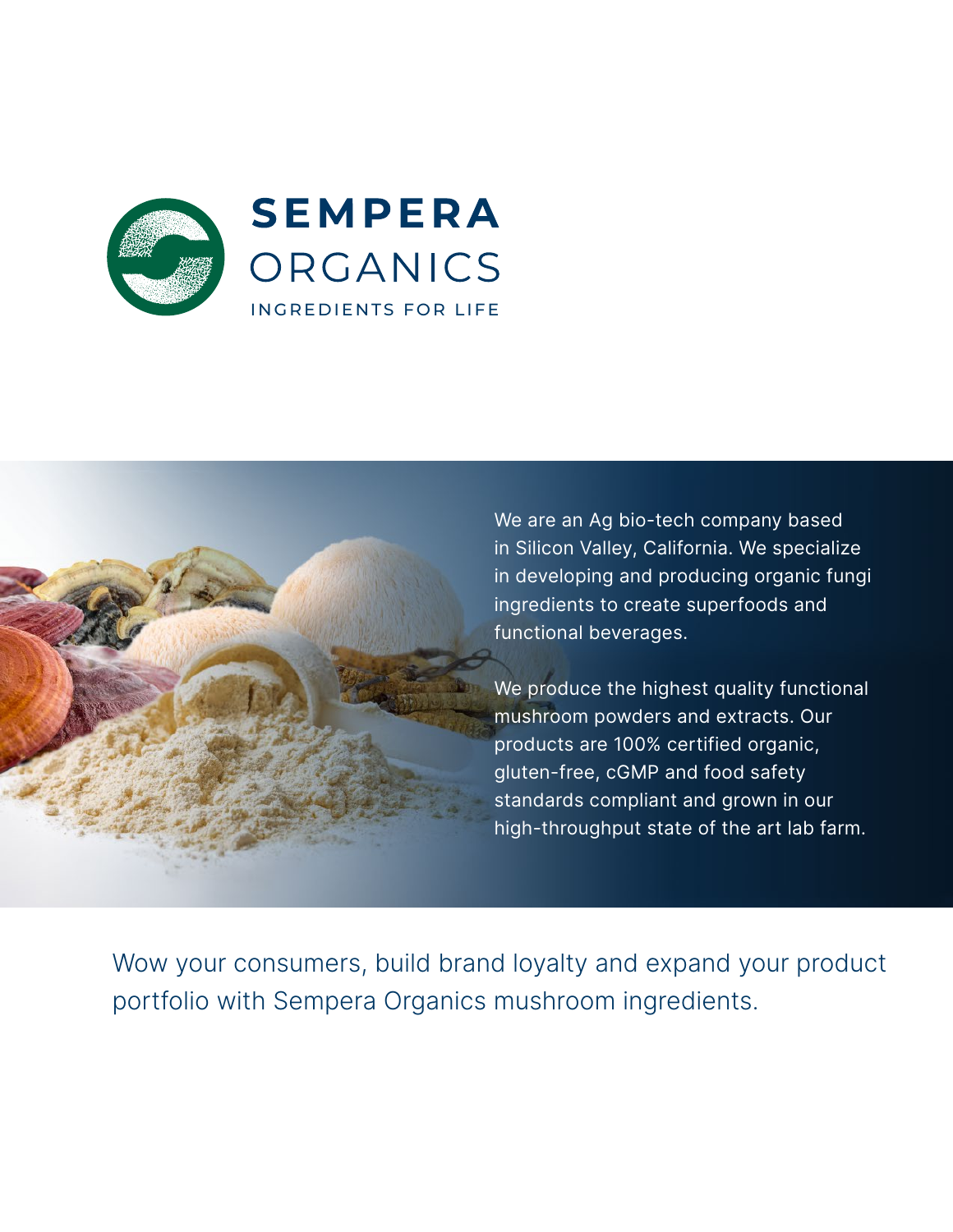# Fantastic Functional Fungi

Used as medicine for over 2000 years throughout Asia, mushrooms are clinically studied and scientifically proven to help with some of life's persistent problems: **immunity, sleeplessness, anxiety, performance and aging,** to name a few.

By adding our super ingredients to your food and beverages, you can elevate your brand beyond taste and nutrition.

It's truly food as tasty medicine! Our mushrooms are **GRAS listed** so you can be assured that your constomers are always safe.



## **Taste, Smell & Flavor**

Functional mushrooms can range from bitter to mild, earthy to full of umami. We make them adaptable to modern cuisine. Through our proprietary grow and processing technology, we can custom create various taste (mild, caramel, roasted) and flavor profiles to suit your products without losing their potency.

## **Limited Only by Imagination**

Mushrooms are highly versatile. Our functional mushrooms fit nicely into a wide array of foods — savory, sweet and spicy. We provide the magical ingredients that transform any food into a superfood.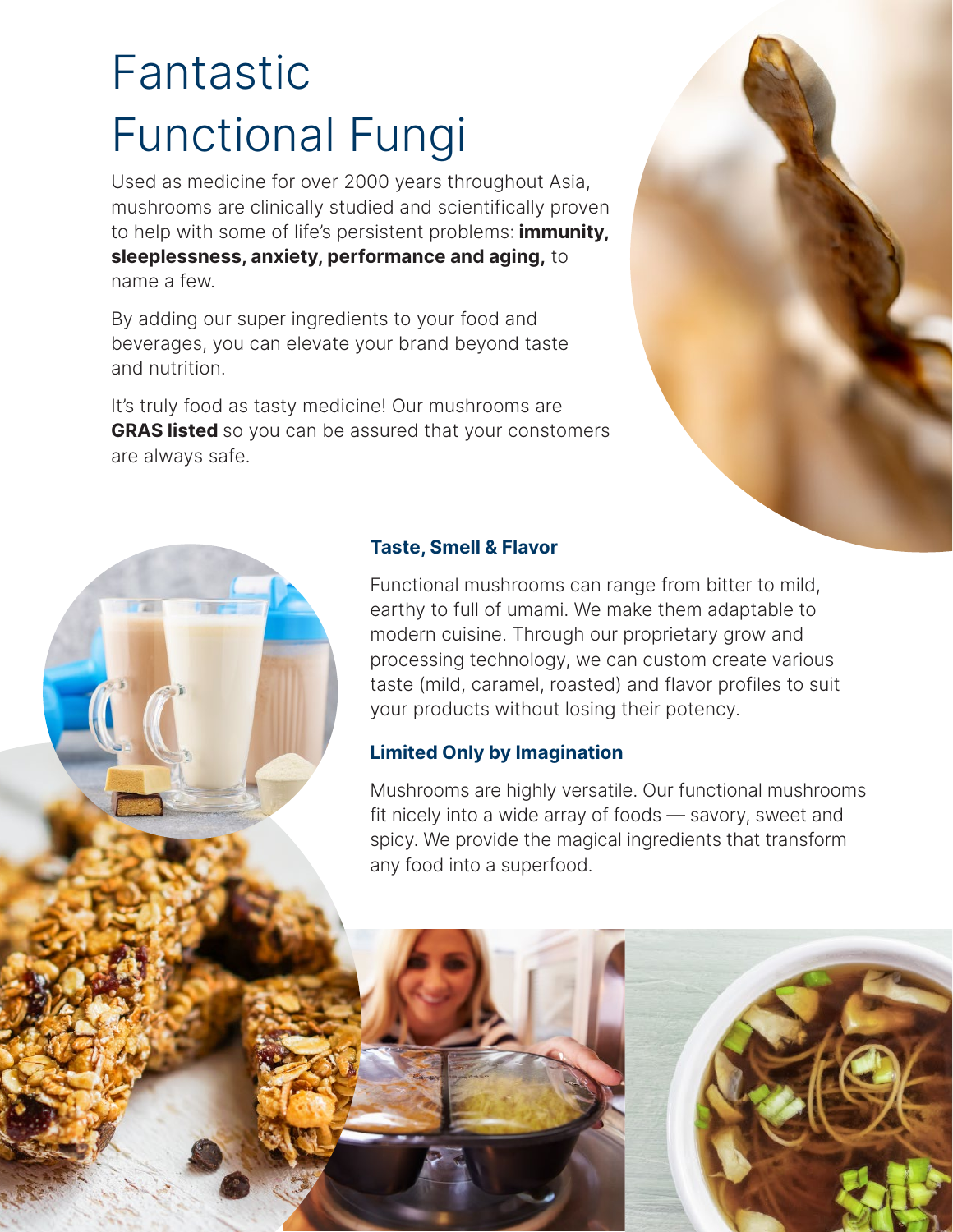#### **Our Products**

We grow our mushrooms in our lab farm and process/extract them into fine powders of various particle sizes. This gets you consistent quality every time. We also produce proprietary blends and custom blends.

## Need a different format? Ask us, we'll create a solution for you.

## **Chock-full of Goodness**

We have the purest and highest quality mushroom powders in the industry. We guarantee your satisfaction.

- **· 25% beta glucans**
- **· 50% polysaccharides**
- **· No microbials, pesticides or heavy metals**
- **· Gluten-free, Vegan, non-GMO**

## Our Superhero Mushrooms



#### REISHI

This mushroom is not edible unless dried and powdered. It tastes earthy and bitter. We can vary the bitterness through processing.



#### LION'S MANE

This mushroom is edible in its natural form. It tastes like crab meat.



TURKEY TAIL This mushroom is technically edible but it is best powdered and dried. It tastes leathery, mild, and earthy.



#### CHAGA

This mushroom is not edible unless dried and powdered. It tastes earthy and bitter, with notes of vanilla.



CORDYCEPS MILITARIS

This mushroom is edible in raw, powdered, or extracted form. It tastes nutty and mild.



SHIITAKE

This mushroom is edible in its natural form. It tastes meaty and full of umami.



KING OYSTER

This mushroom is edible in its natural form. It tastes very meaty and full of umami.

#### MAITAKE

This mushroom is edible in its natural form. It tastes meaty, full of umami and notes of pepper and chocolate.